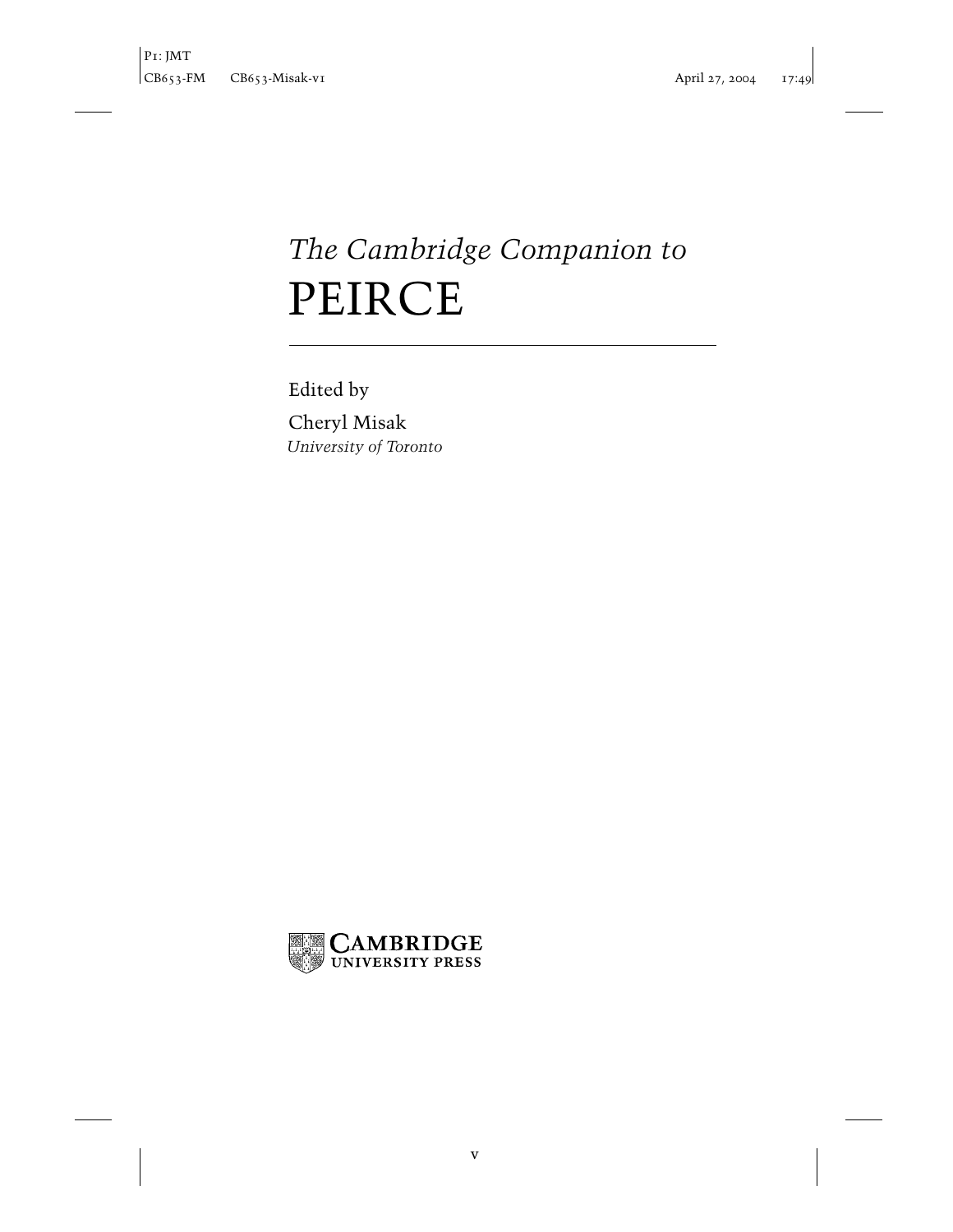published by the press syndicate of the university of CAMBRIDGE The Pitt Building, Trumpington Street, Cambridge, United Kingdom

cambridge university press The Edinburgh Building, Cambridge CB2 2RU, UK 40 West 20th Street, New York, ny 10011-4211, USA 477 Williamstown Road, Port Melbourne, vic 3207, Australia Ruiz de Alarcón 13, 28014 Madrid, Spain Dock House, The Waterfront, Cape Town 8001, South Africa

http://www.cambridge.org

-c Cambridge University Press 2004

This book is in copyright. Subject to statutory exception and to the provisions of relevant collective licensing agreements, no reproduction of any part may take place without the written permission of Cambridge University Press.

First published 2004

Printed in the United States of America

*Typeface* Trump Medieval 10/13 pt. *System LATEX* 2<sub>ε</sub> [TB]

*A catalog record for this book is available from the British Library.*

*Library of Congress Cataloging in Publication Data* The Cambridge companion to Peirce / edited by Cheryl Misak p. cm. – (Cambridge companions to philosophy) Includes bibliographical references and index. isbn 0-521-57006-9 – isbn 0-521-57910-4 (pbk) 1. Peirce, Charles S. (Charles Sanders), 1839–1914. I. Misak, C. J. (Cheryl J.) II. Series. b945.p44c36 2004  $19I - dc22$  2003061744

isbn 0 521 57006 9 hardback isbn 0 521 57910 4 paperback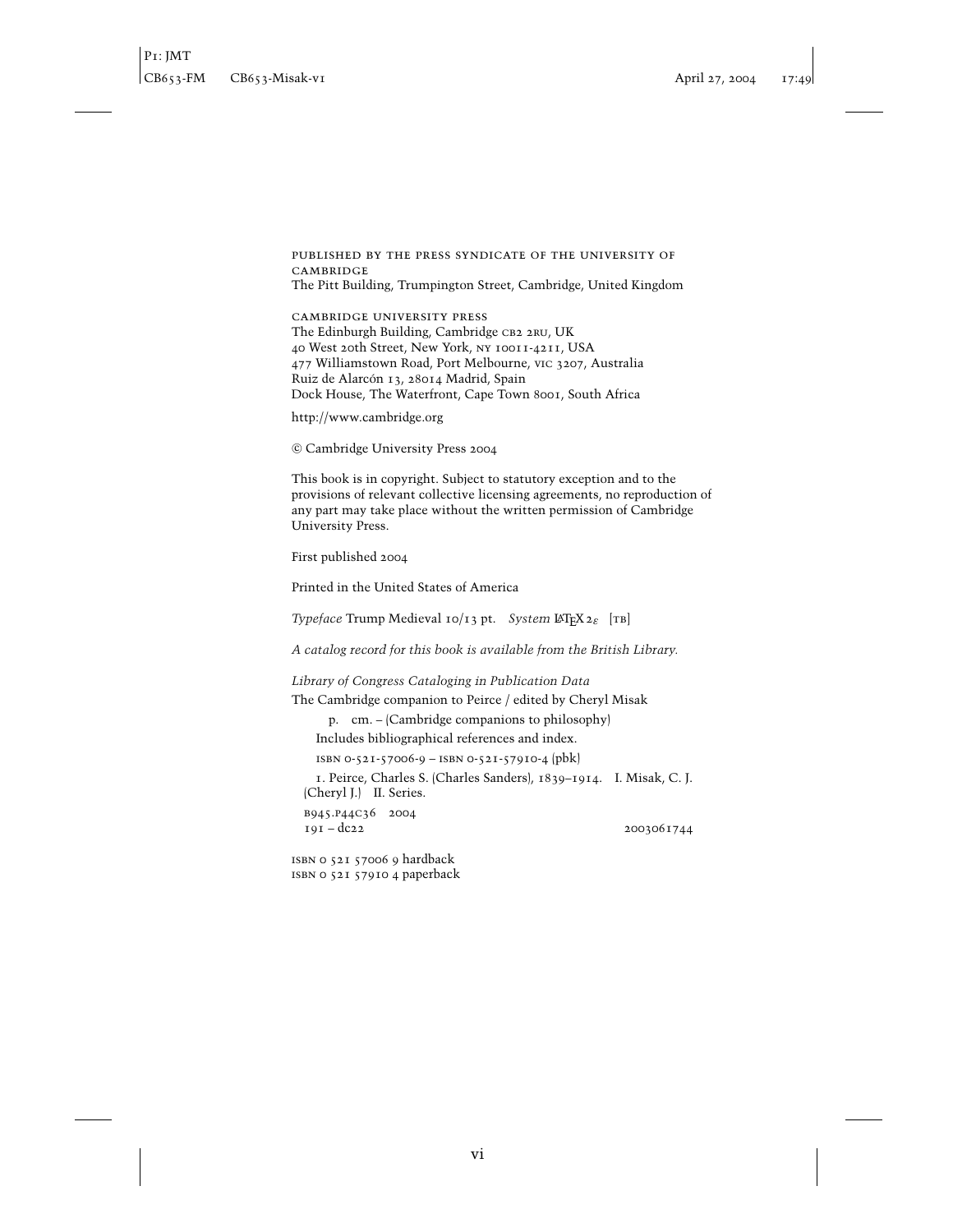### **CONTENTS**

|                         | List of Contributors                                                                                         | page ix         |
|-------------------------|--------------------------------------------------------------------------------------------------------------|-----------------|
| $\mathbf{I}$            | Charles Sanders Peirce (1839-1914)<br>CHERYL MISAK                                                           | $\mathbf{I}$    |
| $\mathbf{2}$            | Peirce's Place in the Pragmatist Tradition<br>SAMI PIHLSTRÖM                                                 | 27              |
| $\overline{\mathbf{3}}$ | Peirce and Medieval Thought<br><b>JOHN BOLER</b>                                                             | 58              |
| 4                       | Reflections on Inquiry and Truth Arising from<br>Peirce's Method for the Fixation of Belief<br>DAVID WIGGINS | 87              |
| $\overline{\mathbf{S}}$ | Truth, Reality, and Convergence<br>CHRISTOPHER HOOKWAY                                                       | I <sub>27</sub> |
| 6                       | C. S. Peirce on Vital Matters<br>CHERYL MISAK                                                                | 150             |
| 7 <sup>7</sup>          | Peirce's Common Sense Marriage of Religion<br>and Science<br><b>DOUGLAS ANDERSON</b>                         | 175             |
| 8                       | Peirce's Pragmatic Account of Perception: Issues<br>and Implications<br>SANDRA ROSENTHAL                     | 193             |
| $\mathbf Q$             | The Development of Peirce's Theory of Signs<br>T. L. SHORT                                                   | 2I4             |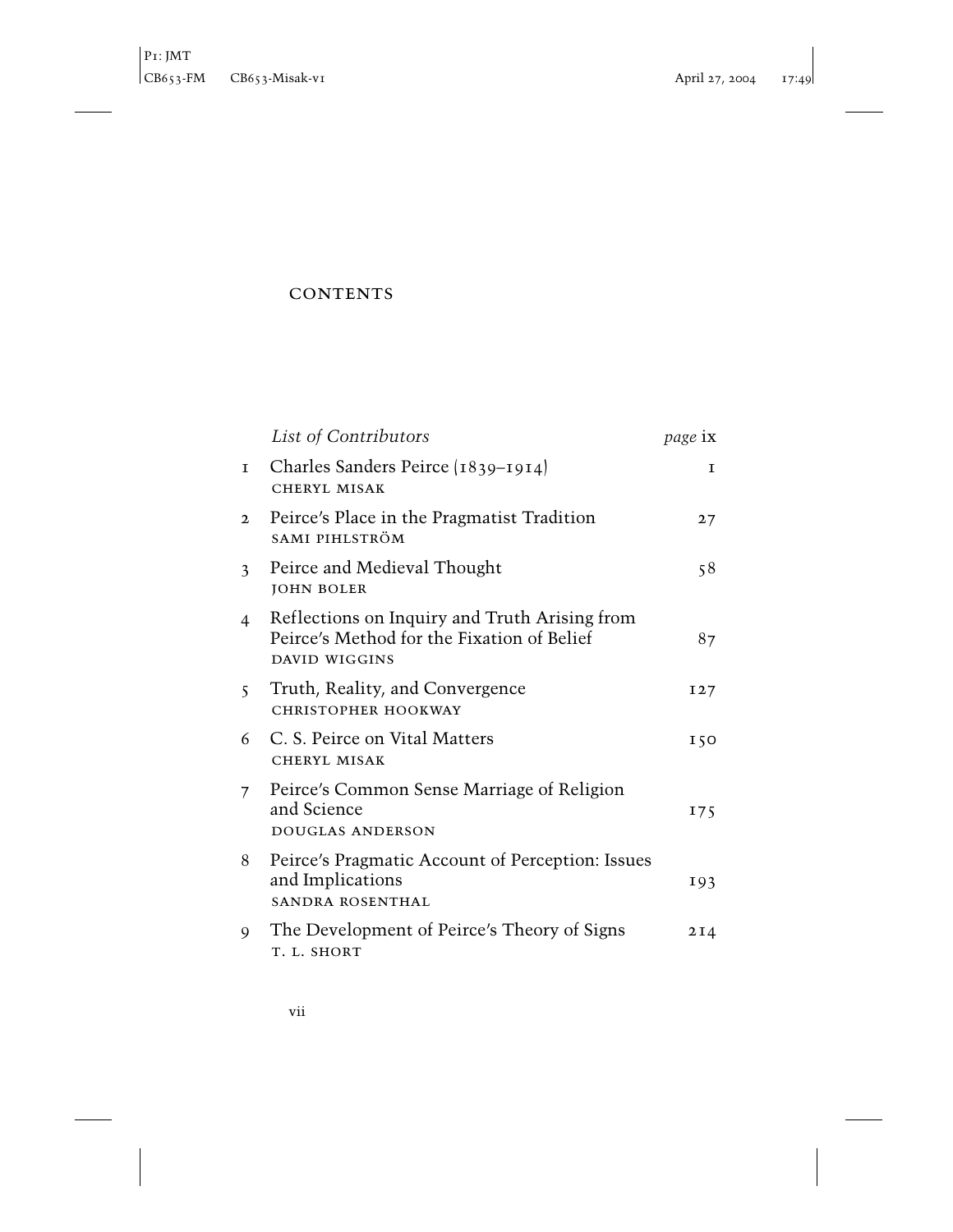viii Contents

| TO.            | Peirce's Semeiotic Model of the Mind<br>PETER SKAGESTED                                                   | 24 I |
|----------------|-----------------------------------------------------------------------------------------------------------|------|
| II             | Beware of Syllogism: Statistical Reasoning and<br>Conjecturing According to Peirce<br><b>ISAAC LEVI</b>   | 257  |
| I <sub>2</sub> | Peirce's Deductive Logic: Its Development,<br>Influence, and Philosophical Significance<br>RANDALL DIPERT | 287  |
|                | Note on References                                                                                        | 325  |
|                | Bibliography                                                                                              | 327  |
|                | Index                                                                                                     | 343  |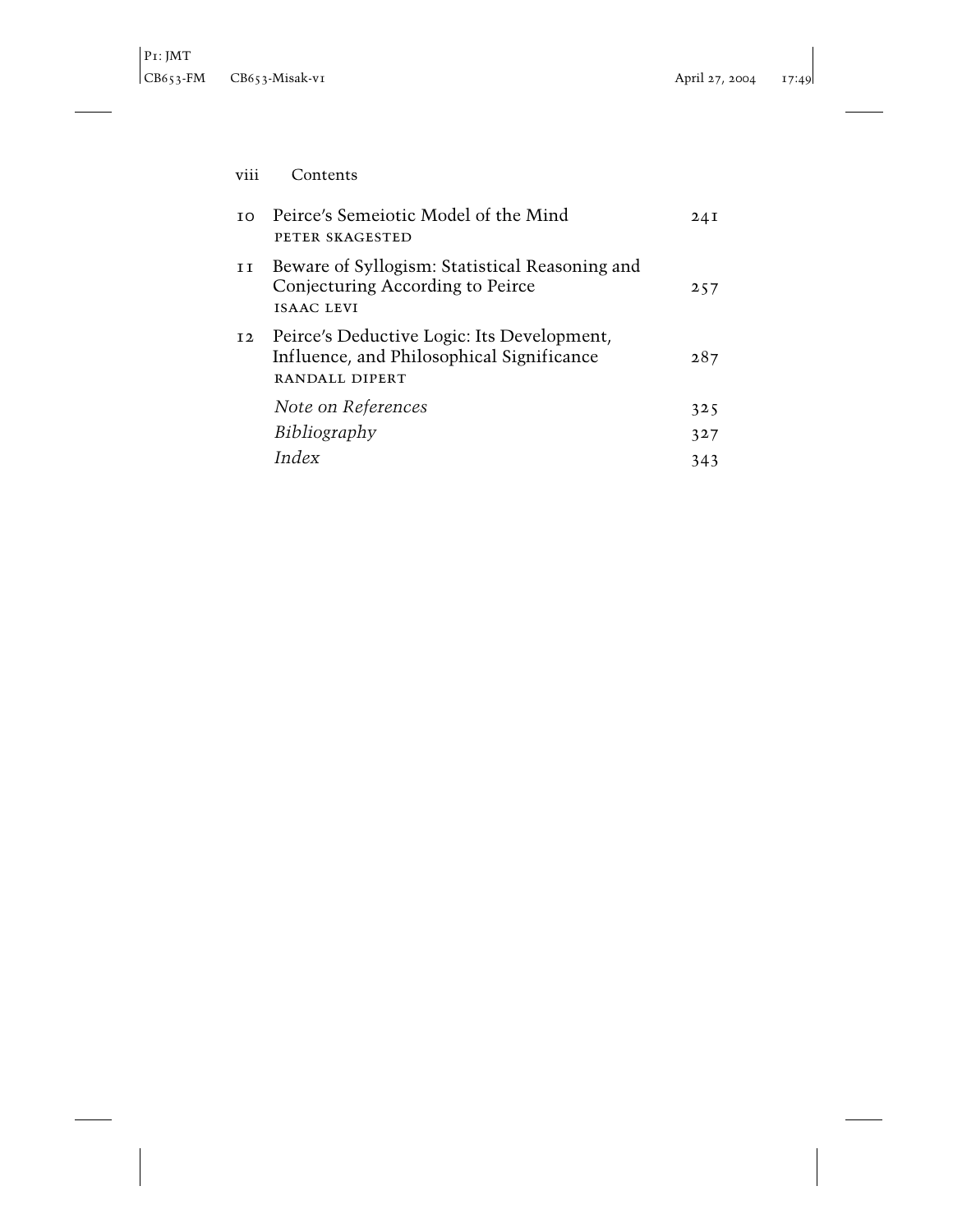## 1 Charles Sanders Peirce  $(1839 - 1914)$

#### 1. introduction

Charles Sanders Peirce was the founder of pragmatism – the view that our theories must be linked to experience or practice. His work is staggering in its breadth and much of it lies in a huge bulk of manuscripts and scraps. His few published papers include those of the 1870s series in *Popular Science Monthly* called "Illustrations of the Logic of Science," most notably "How to Make Our Ideas Clear" and "The Fixation of Belief." His Lowell Lectures in 1898 and 1903 and his Harvard Pragmatism Lectures in 1903 also contain essential material. But much of what is important is only now being published in the definitive chronological edition: *The Writings of Charles Sanders Peirce*.

Peirce was a difficult man and this was no doubt partly responsible for his being frozen out of what he most desired: a permanent academic position.<sup>1</sup> He worked instead for the U.S. Coast Survey – his scientific and mathematical endeavors there had a significant influence on his logic, on his work in statistical inference, and on his epistemology and metaphysics. He is perhaps best known today for his theory of truth and his semeiotics, as well as for his influence on William James and John Dewey. But because of the scattered nature of his work and because he was always out of the academic mainstream, many of his contributions are just now coming to light.

As Philstrom's essay in this volume makes clear, one of the most important influences on Peirce was Kant. There is also a strong gust of medieval philosophy blowing throughout his writing. It is from here that Peirce gets his Scholastic realism, which is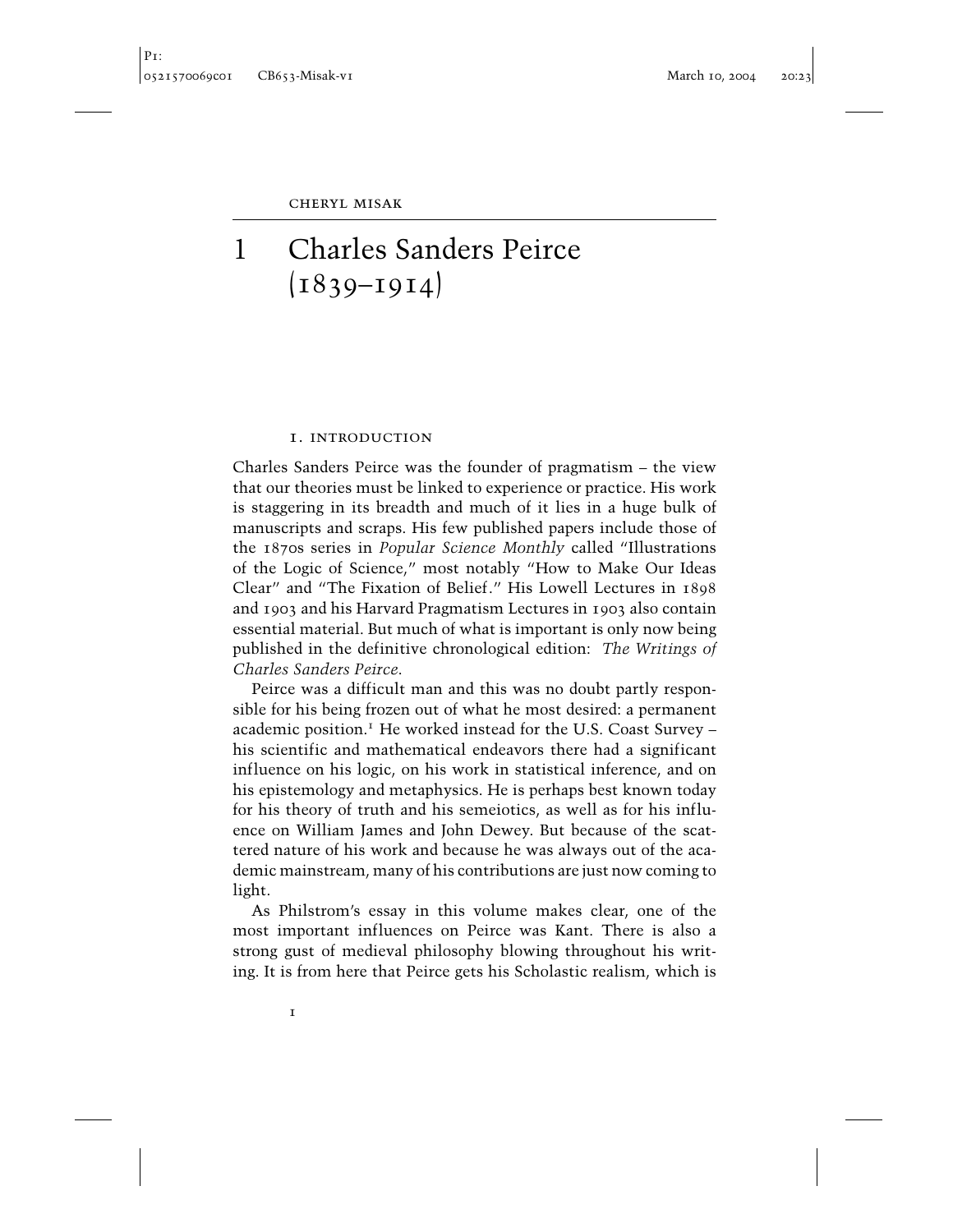set against the nominalism of the British empiricists. (See Boler's contribution to this volume.) But there are also clear affinities between Peirce and the British empiricists. For instance, Peirce credits Berkeley's arguments that all meaningful language should be matched with sensory experience as the precursor of pragmatism:

Berkeley on the whole has more right to be considered the introducer of pragmatism into philosophy than any other one man, though I was more explicit in enunciating it.<sup>2</sup>

It has seemed to many that, despite Peirce's claims to be putting together a grand 'architectonic' system, there are substantial tensions in his work. Goudge (1950) declared that there were two incompatible Peirces. One is a hard-headed epistemologist/philosopher of science and the other is a soft-headed religious thinker prone to metaphysical speculation. Misak and Anderson argue in this volume that the two Peirces can and ought to be brought together.

Whether or not Peirce's work can be brought into a harmonious whole, the reader of this collection will be struck by the enormous range of debates to which Peirce was a serious contributor. In this introductory essay, a whirlwind tour of those contributions will be conducted.<sup>3</sup>

#### 2. the pragmatic maxim

Peirce took the 'spirit' of pragmatism to be captured in the following maxim: "we must look to the upshot of our concepts in order rightly to apprehend them" (CP 5.4). There is a connection between understanding a concept and knowing what to expect if sentences containing the concept were true or false. If a concept has no such consequences, then it lacks an important dimension which we would have had to get right were we to fully understand it.

This criterion of legitimacy lies at the heart of Peirce's work. Not only does he criticise certain philosophical positions as pragmatically spurious, but he arrives at many of his own views by focussing on the consequences of, say, "*P* is true" or "*x* is real." The pragmatic maxim, that is, serves both as a standard for determining which expressions are empty and as a methodological principle for formulating philosophical theories of truth, reality, etc.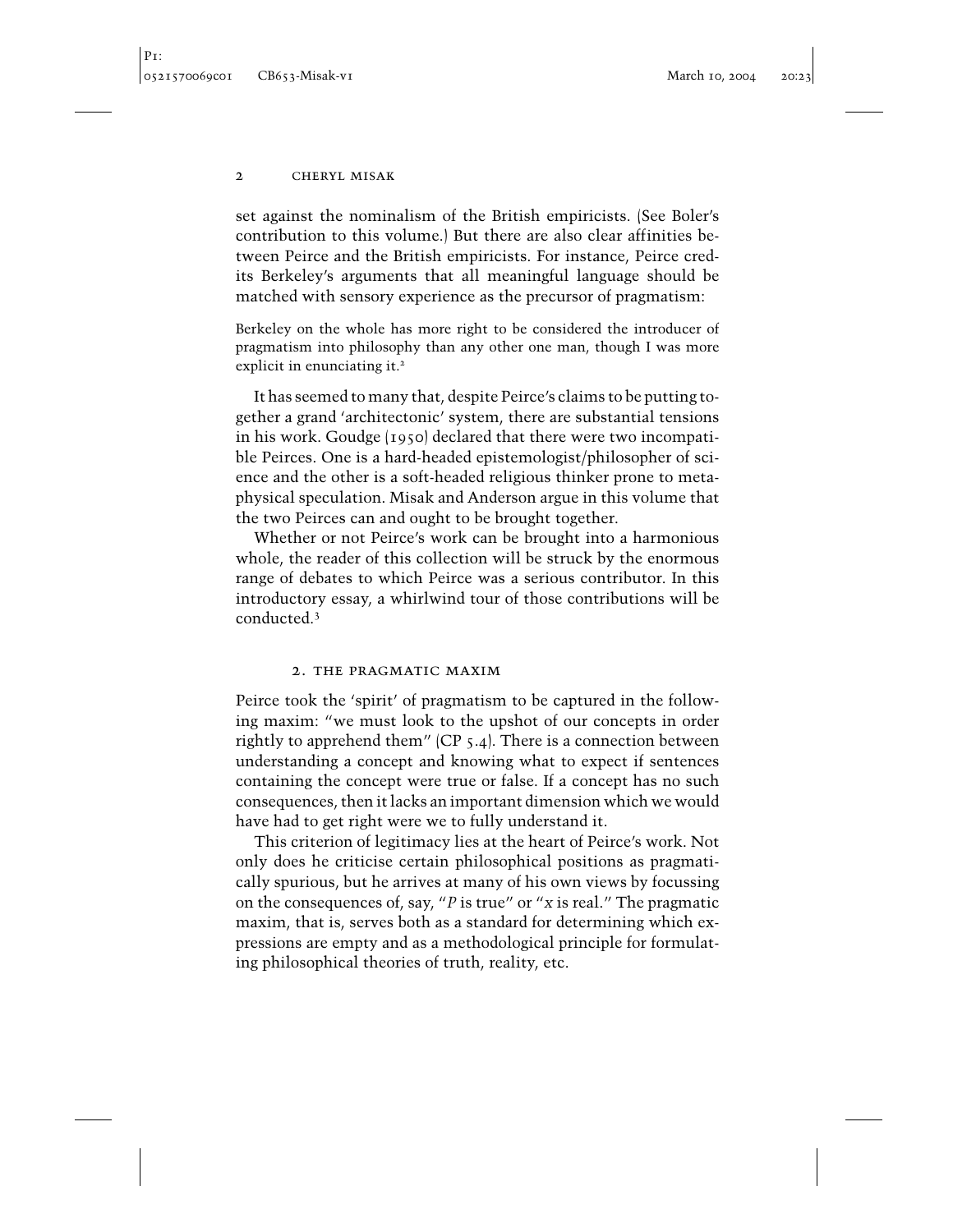In "How to Make Our Ideas Clear," Peirce publically unveils pragmatism and sets out the maxim as follows:

Consider what effects, which might conceivably have practical bearings, we conceive the object of our conception to have. Then, our conception of these is the whole of our conception of the object. (W 3, 266)

Peirce suggests in this paper that knowing the meaning of an expression is exhausted by knowing its "practical" effects, which he characterizes as "effects, direct or indirect, upon our senses" (W 3, 266). These effects can be described by conditionals of the sort: if you were to do A, you would observe B. He says:

We come down to what is tangible and practical, as the root of every real distinction of thought, no matter how subtile it may be; and there is no distinction of meaning so fine as to consist in anything but a possible difference of practice.  $(W_3, 265)$ 

As an example of how the pragmatic maxim operates, Peirce examines the meaning of "this diamond is hard." He says that it means that if you try to scratch it, you will find that "it will not be scratched by many other substances" (W 3, 266).

Notice that the practical effect here is formulated as an indicative conditional, as a matter of what *will* happen. Peirce sees that if he formulates practical effects in this manner, it makes little sense to describe a diamond which is in fact never scratched as being hard. He seems to be content with this conclusion in "How to Make Our Ideas Clear." But when he considers the matter later, he insists on a subjunctive formulation. He chides himself for making the nominalist suggestion that habits, dispositions, or "would-bes" are not real. A Scholastic realism about dispositions and subjunctive conditionals must be adopted: a disposition is more than the total of its realizations and a subjunctive conditional can be correct or incorrect, whether or not the antecedent is fulfilled. The practical effects which concern pragmatism are those which would occur under certain conditions, not those which will actually occur. His considered view about the unscratched diamond is that "it is a real fact that it *would* resist pressure" (CP 8.208).

This was not Peirce's only amendment to the pragmatic maxim. In his struggle to arrive at a suitable account of understanding,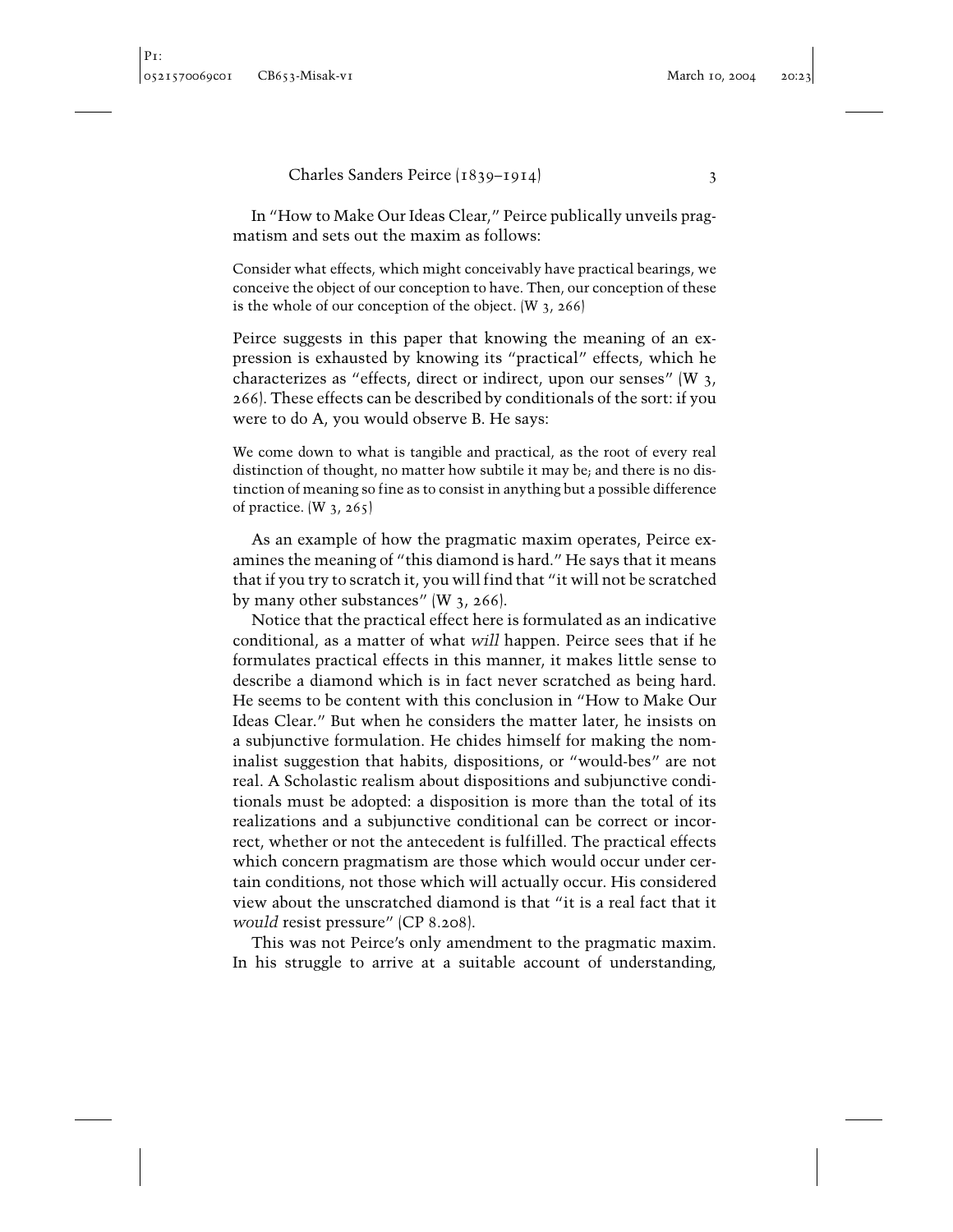we sometimes find him suggesting something very similar to what we find later in logical positivism. The positivists' criterion effectively restricted meaning to statements about physical objects – to statements about that which is directly observable or verifiable. Statements about anything else – metaphysics or ethics for example – were literally meaningless. But, in further improvements to the pragmatic maxim, Peirce makes it clear that he is concerned to give a much more generous account of what is involved in understanding.

First, Peirce himself inclined toward metaphysics and he did not want to do away with it altogether. In metaphysics "one finds those questions that at first seem to offer no handle for reason's clutch, but which readily yield to logical analysis" (CP 6.463). Metaphysics, "in its present condition," is "a puny, rickety, and scrofulous science" (CP 6.6). But it need not be so, for many of its hypotheses are meaningful and important. It is the job of the pragmatic maxim to sweep "all metaphysical rubbish out of one's house. Each abstraction is either pronounced to be gibberish or is provided with a plain, practical definition" (CP 8.191).

Second, Peirce frequently claims that the pragmatic maxim captures only *a part* of what it is to know the meaning of an expression. In order to grasp a term, he argues, a threefold competence is required. The interpreter must be able to

- (1) pick out what objects the term refers to or know the term's denotation,
- (2) give a definition of the term or know the term's connotation, and
- (3) know what to expect if hypotheses containing the term are true.

He takes these three aspects of understanding to spell out completely what someone must be able to do if she grasps a concept or knows the meaning of an expression.

A much-neglected implication of this view is that definition is not the most important project for philosophers: "Definition can no longer be regarded as the supreme mode of clear Apprehension" (MS 647, p. 2). That is, we must be alert to the fact that what Peirce arrives at when he applies the pragmatic maxim to a concept is not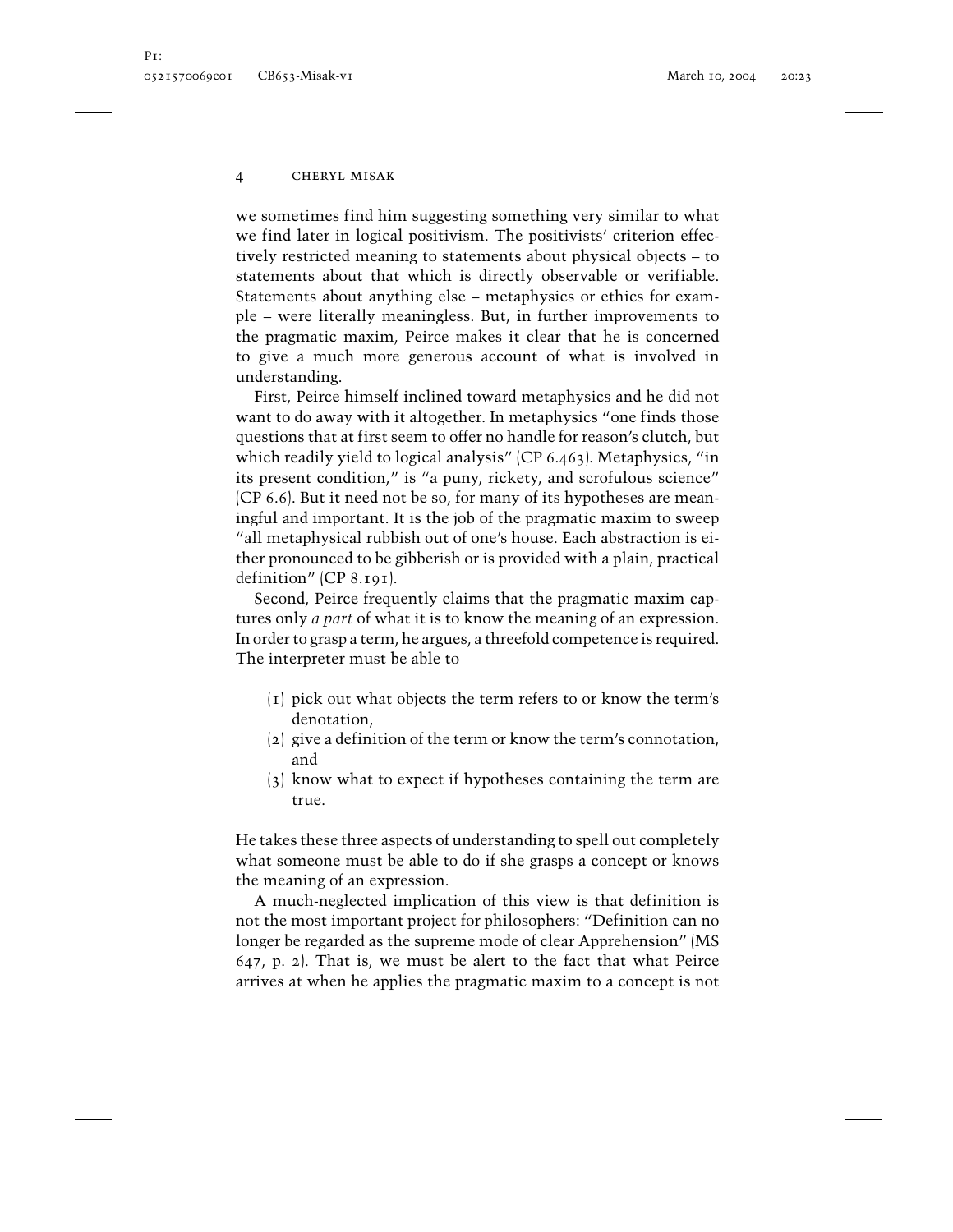a definition of the concept, but rather, a pragmatic elucidation. He examines a concept through its relations with practical endeavors. That is one route to understanding a concept, the route Peirce takes as his own contribution to debates about what it is to understand something.

Third, Peirce tries to divert the philosopher from thinking that sensory experience is all-important. A perceptual belief, he argues, is merely a belief that is compelling, surprising, impinging, unchosen, involuntary, or forceful. Such beliefs need not arise from the senses. Peirce, unlike his verificationist successors, wants all hypotheses to be exposed to the pragmatic maxim; he does not exempt formal (or "analytic") sentences. Logical and mathematical hypotheses can meet the criterion because there is a kind of experience relevant to them – you can make manipulations in proofs or diagrams and observe unexpected results. And some metaphysical hypotheses meet the criterion as well. They must have consequences, Peirce argues, for ordinary, everyday experience. See the contributions here from Wiggins and Misak for a discussion of how mathematics and morals fit in this picture.

#### 3. truth and reality

Peirce applies the pragmatic maxim to the debate on the nature of truth and reality. The philosopher must look to our practices and see what account of truth would be best suited for them: "We must not begin by talking of pure ideas, – vagabond thoughts that tramp the public roads without any human habitation, – but must begin with men and their conversation" (CP 8.112). As Wiggins's essay in this volume makes so clear, the upshot is a subtle and compelling view. Peirce's route to the concept of truth is through belief, inquiry, and deliberation: the practices linked to truth and to the seeking of truth. Peirce suggests that we concern ourselves with propositions we have arrived at, expressed, affirmed, or believed and those we shall arrive at, express, affirm, or believe.<sup>4</sup> By making this our focus, we will discover something about what it is at which we aim: truth. This does not mean that truth is an epistemological notion. Rather, this exemplifies one route to finding out something about truth: the route through our epistemological practices of believing, inquiring, and deliberating.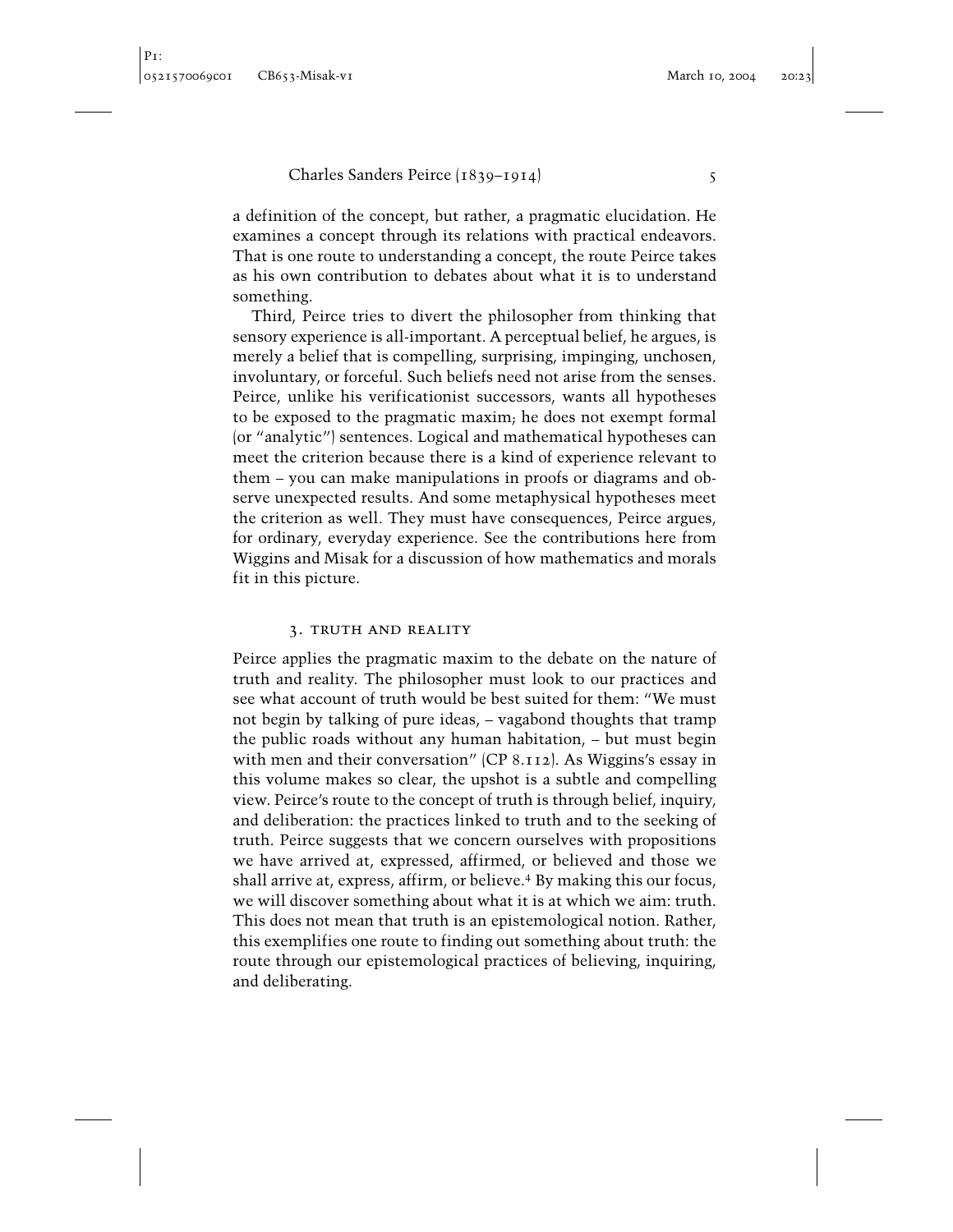The correspondence theory, Peirce argues, can have no consequences for our practices. It holds that a true hypothesis is one which is in agreement with an unknowable "thing-in-itself." But:

You only puzzle yourself by talking of this metaphysical "truth" and metaphysical "falsity" that you know nothing about. All you have any dealings with are your doubts and beliefs.... If your terms "truth" and "falsity" are taken in such senses as to be definable in terms of doubt and belief and the course of experience . . . well and good: in that case, you are only talking about doubt and belief. But if by truth and falsity you mean something not definable in terms of doubt and belief in any way, then you are talking of entities of whose existence you can know nothing, and which Ockham's razor would clean shave off. Your problems would be greatly simplified, if, instead of saying that you want to know the "Truth," you were simply to say that you want to attain a state of belief unassailable by doubt. (CP 5.416)

Peirce's thought here is that if one offered an account of "*P* is true" in terms of its consequences for doubt, belief, and perceptual disappointment, one would be offering a pragmatic elucidation of truth. That, if it were a correct specification of the consequences, would tell us something about truth. But a definition of truth which makes no reference to belief, doubt, and experience is empty. It is a mere definition – useful only to those who have never encountered the notion of truth.

Peirce sometimes states this objection to the correspondence theory by labeling it a "transcendental" account of truth (CP 5.572). Such accounts regard truth "as the subject of metaphysics exclusively" – spurious metaphysics, not pragmatically legitimate metaphysics. On the correspondence definition, truth transcends (and thus has no consequences for) belief, experience, and inquiry. He says:

The *Ding an sich* ... can neither be indicated nor found. Consequently, no proposition can refer to it, and nothing true or false can be predicated of it. Therefore, all references to it must be thrown out as meaningless surplusage.  $(CP_5.525)$ 

The correspondence theory has it that there is an unbridgeable gap between a belief which is supported by experience and a belief that corresponds to reality. We could have the best possible evidence for a hypothesis and yet that hypothesis might fail to be true. The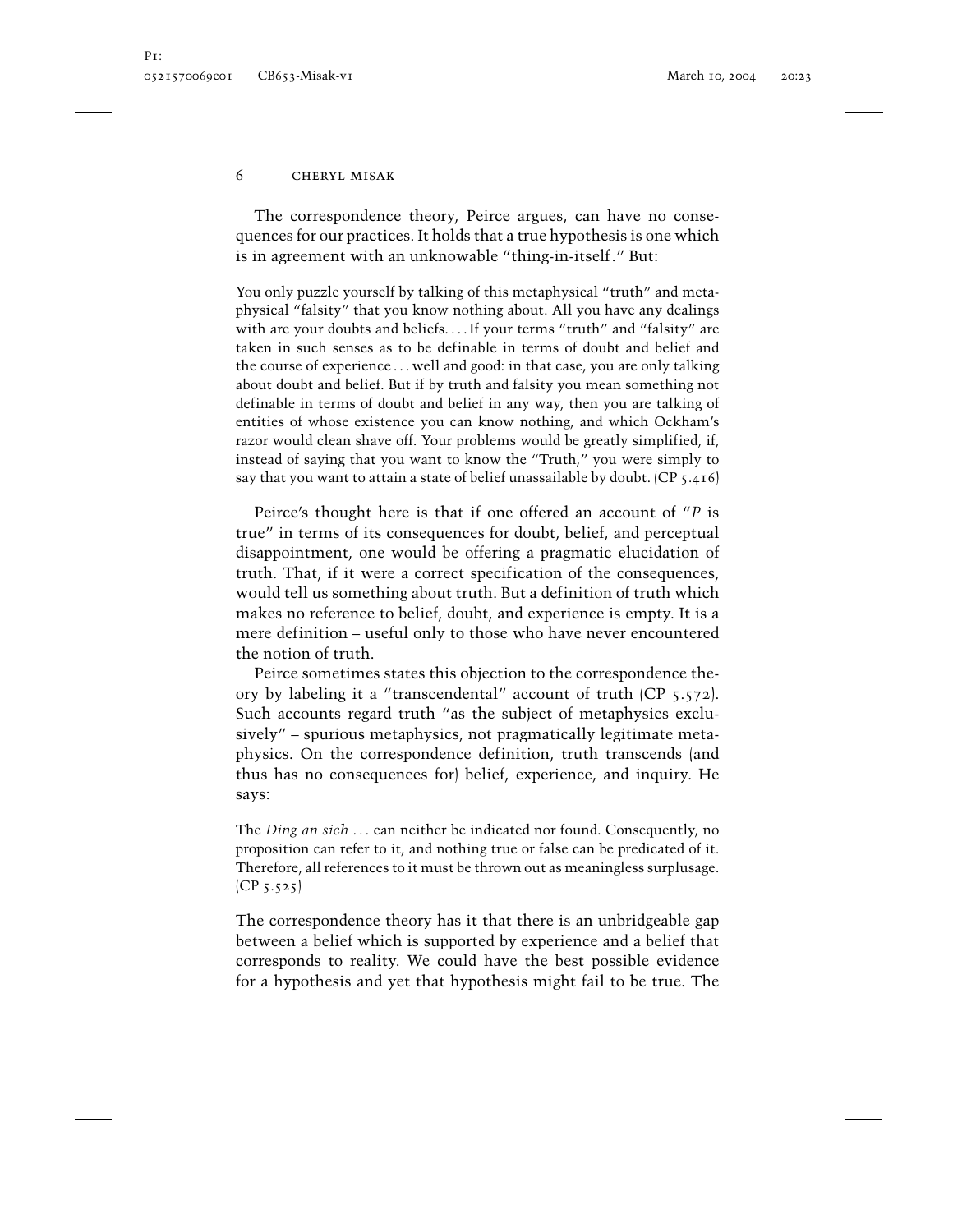correspondence theory does not tell us what we can expect of a true hypothesis and so it is not capable of guiding us in our actions and inquiries. If truth is the aim of inquiry, then the correspondence theory leaves inquirers completely in the dark as to how they should conduct their investigations. The aim is not, Peirce says, "readily comprehensible" (CP 1.578). How could anyone aim for a sort of truth that transcends experience? How could an inquirer come up with a means for achieving that aim?

In anticipation of certain kinds of minimalist accounts of truth, Peirce focuses on what he thinks the transcendentalist has lost sight of – the unseverable link between truth on the one hand and assertion (and belief) on the other. To assert *P* is to assert that *P* is true and to assert that *P* is true is to assert *P*. (Alternatively, to believe *P* is to believe that *P* is true and to believe that *P* is true is to believe *P*.) The notion of truth is bound up with the notions of assertion and belief. But Peirce takes a step further than the minimalist. Once we see the internal connection between truth and assertion/belief, we must look to the practice of assertion/belief and to the commitments incurred in it, so that we can say something more. What we know about truth is that it is what we aim at when we assert, believe, or deliberate. Were we to forever achieve all of our local aims in assertion, belief, and deliberation (prediction, explanatory power, and so on), then the belief in question would be true. There is nothing over and above the fulfillment of those local aims, nothing metaphysical, to which we aspire. Were we to get a belief which would be as good as it could be, that would be a true belief.

Peirce sums up the matter thus: "A true proposition is a proposition belief in which would never lead to ... disappointment" (CP 5.569). This is an account of what we can expect of a true belief: if we were to inquire into *P*, we would find that *P* would encounter no recalcitrant experience. We can predict that if we were diligently to inquire, it would not, in the end, be overturned by experience or argument. An alternative way of making the point is to say that we would expect the following: if inquiry with respect to *P* were to be pursued as far as it could fruitfully go (i.e., far enough so that the hypothesis would no longer be improved upon), *P* would be believed. A true belief is a permanently settled or indefeasible belief.

Peirce's view of reality is connected to his view of truth in that he often says that reality is the "object" of true beliefs – it is what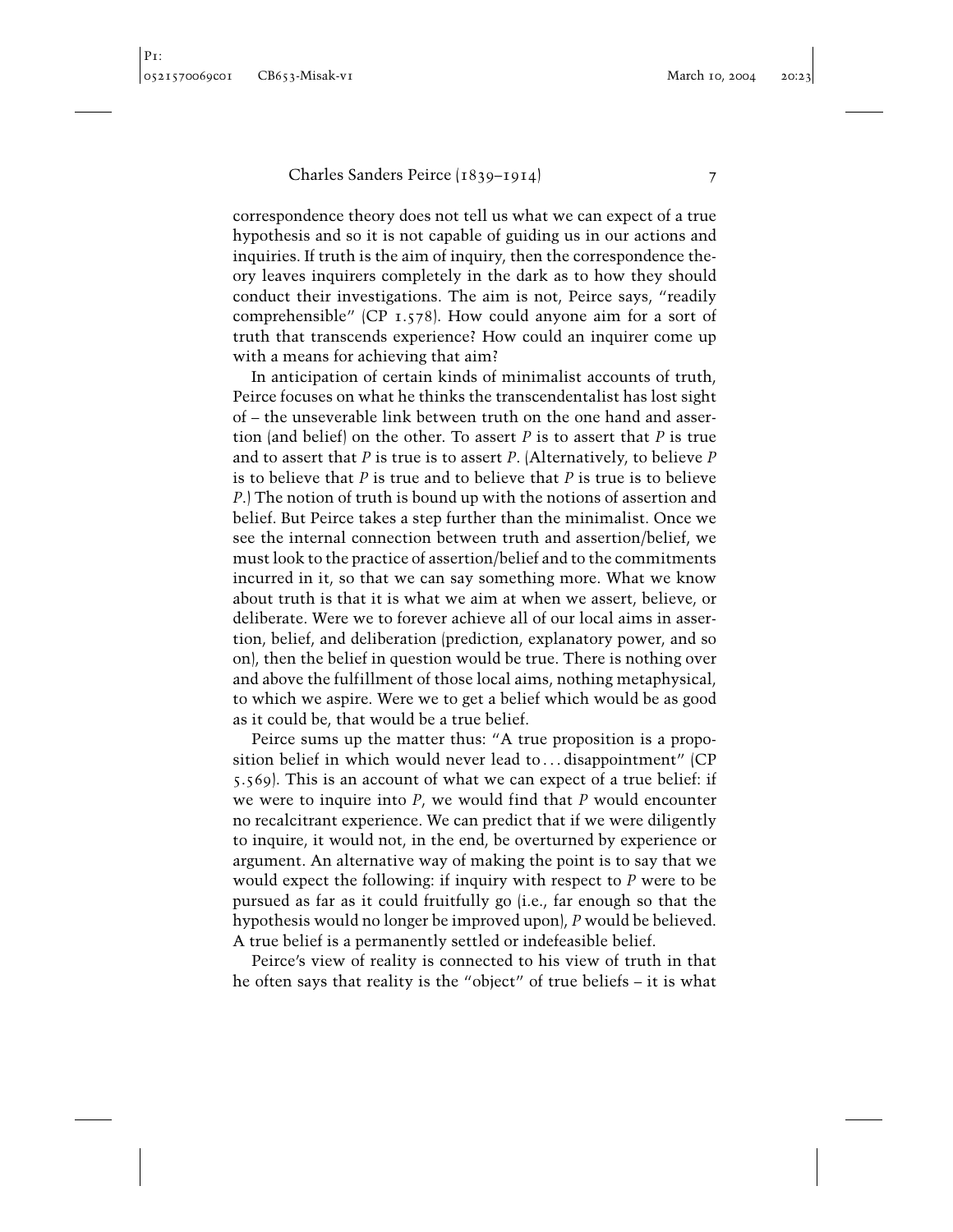true beliefs are about. Chris Hookway has recently improved our understanding of how Peirce saw this connection and the reader is advised to turn to his contribution to this volume for a summary of that new understanding.

#### 4. semeiotics

Peirce was a pioneer in semeiotics. Not only is he responsible for the distinction between type ('human' as a general term) and token ('human' as applied to various individuals), but he developed a complex map of sixty-six kinds of signs, from which sprout 59,049 varieties. The details of this map are still of great interest to semeioticians, but they will not concern me here. Short's and Skagested's papers in this volume convey many of the important points. Short shows how Peirce eventually abandoned his early theory of signs and substituted for it a much less paradoxical one and Skagested shows how Peirce's theory of signs connects to issues about intentionality and the philosophy of mind.

It is important to notice for this broad overview of Peirce's work that his theory of signs has interpretation at its center. Peirce holds that the sign–referent relation is not able, on its own, to sustain a complete account of representation. Representation is triadic: it involves a sign, an object, and an interpreter. Each aspect of this representation relation corresponds to one of the elements in Peirce's division of signs into icons, indices, and symbols. And in each of these, one or another aspect of the linguistic competence alluded to in Section 2 is most prominent.

Icons are signs that exhibit their objects by virtue of similarity or resemblance. A portrait is an icon of the person it portrays and a map is an icon of a certain geographical area. Peirce argues that the meaning of iconic signs lies mostly in their connotation: what makes a painting or a map an icon is that its qualities or attributes resemble the qualities or attributes of its object.

Indices are signs that indicate their objects in a causal manner: an index "signifies its object solely by virtue of being really connected with it" (CP 3.360). A symptom is an index of a disease and smoke is an index of fire. The essential quality of an index is its ability to compel attention. A pointing finger, a knock on the door, or a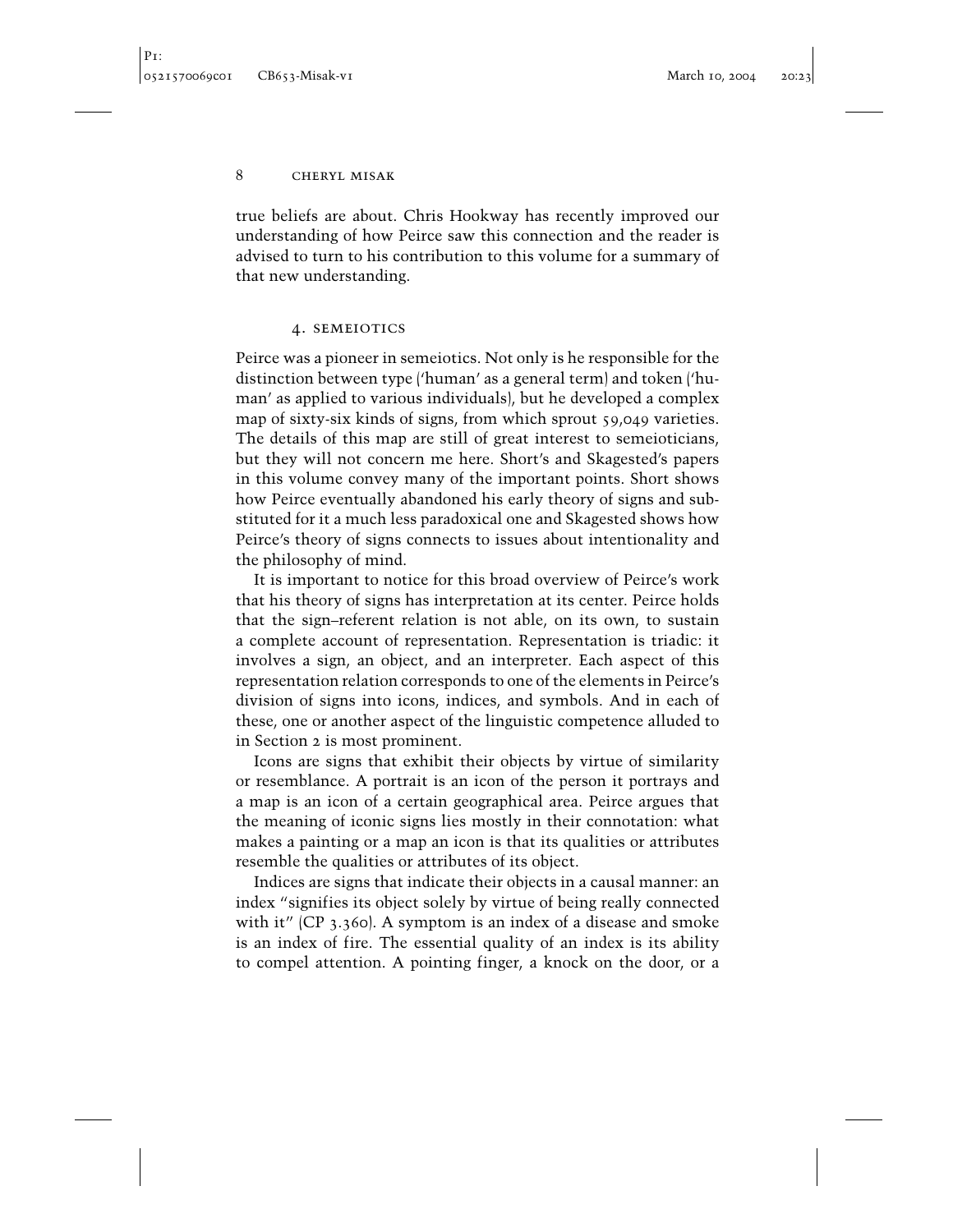demonstrative pronoun, such as 'there' or 'that,' draws attention to its object by getting the interpreter to focus on the object. So an index, by being object-directed, has its denotation or extension as its "most prominent feature" (CP 8.119). An index picks out or indicates its object; it points to 'that, that, and that' as its extension.

A symbol is a word, hypothesis, or argument which depends on a conventional or habitual rule: a symbol is a sign "because it is used and understood as such" (CP 2.307). Symbols have "principle" or pragmatic meaning; they have "intellectual purport."

Peirce contrasts pragmatic meaning with "internal" meaning (which he relates to icons and connotation) and with "external" meaning (which he relates to indices and denotation). He suggests that the pragmatic meaning of symbols has to do with a "purpose" (CP 8.119). A symbol has pragmatic meaning because if the utterer knows how interpreters habitually interpret a sign, she can use the sign to cause a specific effect in the interpreter. And Peirce calls this effect the "interpretant" of the sign. If, for instance, I write 'dog,' I intend the sign to cause a certain effect in the interpreter (perhaps I want the interpreter to think of a dog), whereas if I write 'odg,' I do not, as 'odg' is not a conventional sign. Or if I assert 'That bridge has a loose plank,' I might want the interpreter to be careful when crossing the bridge. Peirce characterizes an assertion as the attempt to produce a disposition in an interpreter; it is "the deliberate exercise, in uttering the proposition, of a force tending to determine a belief in it in the mind of an interpreter" (NE 4, 249).

Notice that if pragmatic meaning is about this sort of effect (having an effect on the beliefs of the interpreter), it is no longer about "effects, direct or indirect, upon our senses." Pragmatic meaning, rather, involves consequences for action or thought. In 1905 we find Peirce offering this version of the pragmatic maxim:

The entire intellectual purport of any symbol consists in the total of all general modes of rational conduct which, conditionally upon all the possible different circumstances and desires, would ensue upon the acceptance of the symbol. (CP 5.438)

Peirce thinks that "rational conduct" will eventually manifest itself in a modification of the interpreter's disposition to behave. And "rational conduct" includes the conduct of one's thought.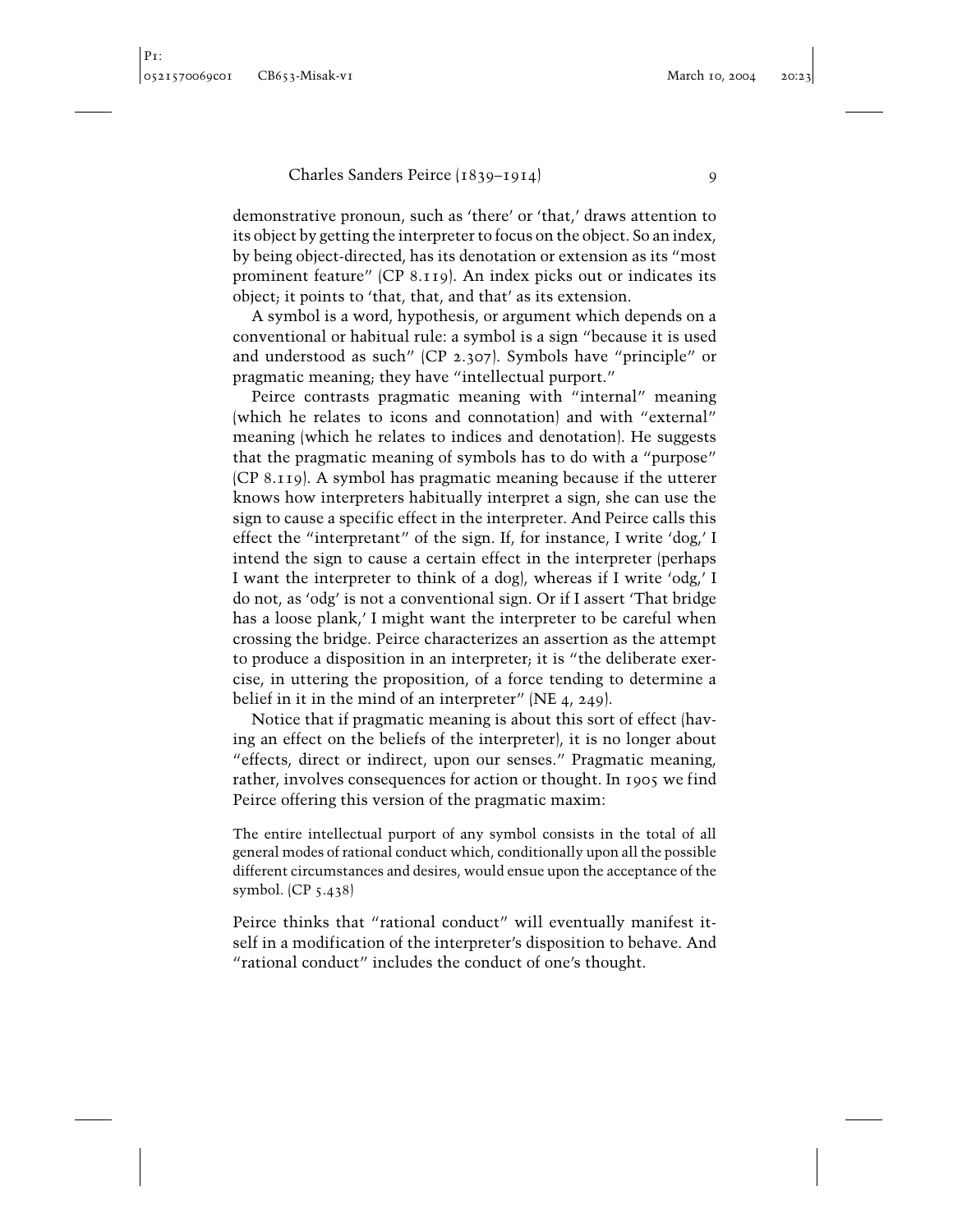This twist in the pragmatic maxim – that the acceptance of a hypothesis must have effects on an interpreter's train of thought – coincides with a development in the early 1900s in Peirce's theory of signs. Here Peirce arrived at a complex theory of interpretants and he locates pragmatic meaning within this theory.

He distinguishes three types of interpretants. The "immediate" interpretant is the fitness of a sign to be understood in a certain way; the "dynamical" interpretant is the actual effect a sign has on an interpreter; and the "final" interpretant is the effect which eventually would be decided to be the correct interpretation. Pragmatic meaning, Peirce says, lies in a kind of dynamical interpretant: the "ultimate logical interpretant". A sign, Peirce argues, sparks a subsequent sign (an interpretant) in the mind of the interpreter, and since an interpretant is itself a sign, an infinite chain of interpretation, development, or thought is begun. Peirce stops the regress by introducing the notion of an "ultimate logical interpretant" or a "habit-change". He follows Alexander Bain in taking a belief to be a habit or a disposition to behave. And so this new habit is a belief or a modification of the interpreter's tendencies towards action. The pragmatic meaning of an expression, according to Peirce's theory of signs, is the action (which includes the action of subsequent thought, and which ends in a disposition to behave) that arises after an interpreter accepts it.

#### 5. theory of inquiry

The notion of inquiry occupies a central place in Peirce's thought. Philosophy, he insisted, must get along with other branches of inquiry. Indeed, the following motto "deserves to be inscribed upon every wall of the city of philosophy: Do not block the path of inquiry"  $(CP I.135)$ .

In "The Fixation of Belief," Peirce characterizes inquiry as the struggle to rid ourselves of doubt and achieve a state of belief. An inquirer has a body of settled beliefs – beliefs which are, in fact, not doubted. These beliefs, however, are susceptible to doubt, if it is prompted by some "positive reason," such as a surprising experience (CP 5.51). We have seen that Peirce takes experience to be that which impinges upon us – experience, he says, teaches us "by practical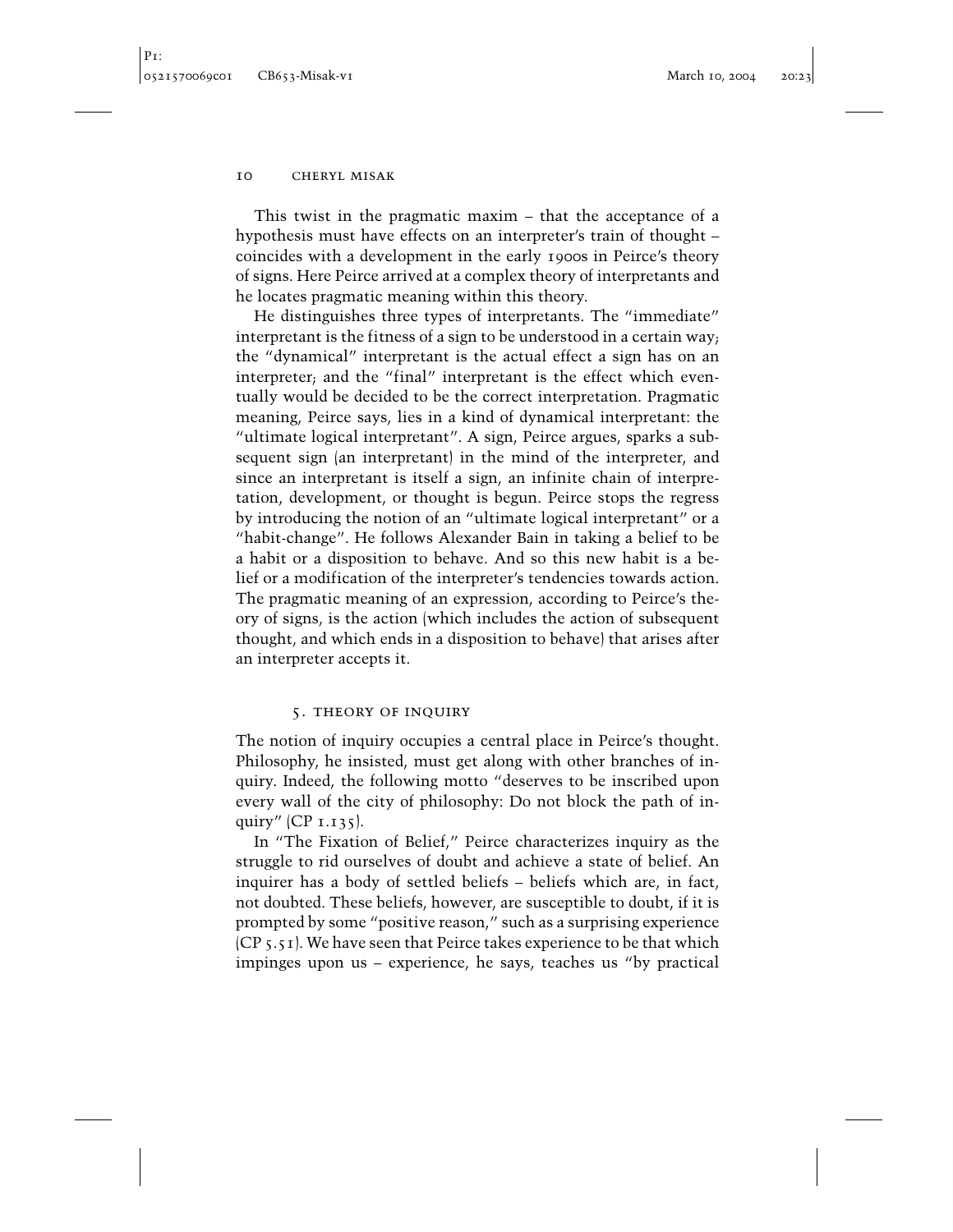jokes, mostly cruel" (CP 5.51). When experience conflicts with an inquirer's belief, doubt is immediately sparked. And doubt "essentially involves a struggle to escape" (CP 5.372n2). Inquiry is that struggle to regain belief. The path of inquiry is as follows: belief – surprise – doubt – inquiry – belief.

Peirce does not take these points to be mere observations about human psychology; he thinks that psychology should be kept out of logic and the theory of inquiry. Doubt and belief, although they do have psychological aspects, such as making the inquirer feel comfortable or uncomfortable, are best thought of in terms of habits. A "belief–habit" manifests itself in an expectation: if we believe *P*, then we habitually expect the consequences or the predictions we derive from *P* to come about when the appropriate occasion arises. Inquirers are thrown into doubt when a recalcitrant experience upsets or disrupts a belief or expectation.

There are three stances an inquirer may have with respect to a hypothesis: believe it, believe its negation, or consider the matter open to inquiry. Only in the third stance are we left without a habit of expectation and thus it is agnosticism, which is the undesirable state. That is, doubting whether a hypothesis is true is not equivalent to believing that it is false – rather, doubting is not knowing what to believe. What is wrong with this state is that it leads to paralysis of action. An inquirer has some end in view, and two different and inconsistent lines of action present themselves, bringing the inquirer to a halt: "he waits at the fork for an indication, and kicks his heels ... A true doubt is accordingly a doubt which really interferes with the smooth working of the belief-habit" (CP 5.510). Doubt is not knowing how to act. And action, for Peirce, includes action in diagrammatic and thought experiments.

Peirce's theory of inquiry has a certain kind of empiricism at its core. Inquirers aim for beliefs that fit with experience, in Peirce's broad sense of that word. When we replace a belief which has come into doubt, that new belief stands up to experience better than the old one. So we accept it, act on it, and think for the time being that it is true. But we know very well that it eventually might be overthrown and shown by experience to be false. Peirce adds the more contentious claim that what we aim for is permanently settled belief. When we have a belief that would forever withstand the tests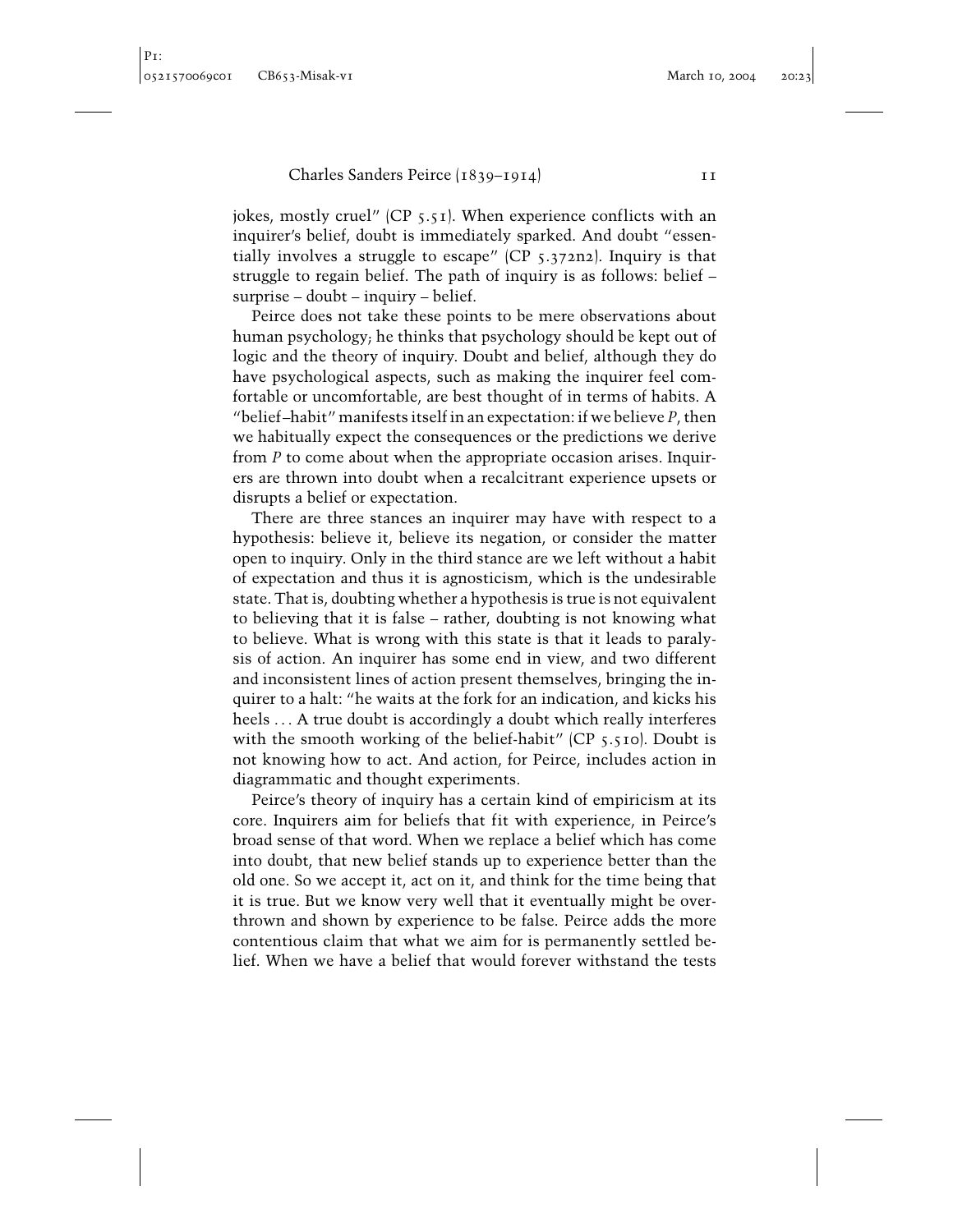of experience and argument, he argues that there is no point of refusing to confer upon it the title "true." Only a spurious desire for transcendental metaphysics will make one want to distinguish perfectly good beliefs from true beliefs.

But in "The Fixation of Belief" Peirce says that a permanently fixed belief, *no matter how it is fixed*, is true. A problem of course looms large here. If beliefs could be settled by a religious authority, or by a charismatic guru, or by astrology, so that they were permanently resistant to doubt, his account would give us no reason for criticising them. Peirce trys to solve this problem by considering various methods of fixing belief and arguing that it is hard *really* to end the irritation of doubt.

The method of tenacity, or holding on to your beliefs come what may, will not work, he says, because doubt will be sparked when one notices that the opinions of others differ from one's own. Beliefs produced by the method of authority (fixing beliefs according to the dictates of a state or religion) will similarly be subject to doubt when one notices that those in other states or religions believe different things. Beliefs produced by the a priori method (adopting beliefs which are agreeable to reason) will eventually be doubted when it is seen that what we take as being agreeable to reason shifts like a pendulum and is really a matter of intellectual taste. None of these methods will produce permanently settled belief because they have a self-destructive design: the beliefs settled by them eventually would be assailed by doubt.

The agent of destruction which Peirce sees in each of the specious methods seems to be a purported fact about our psychological makeup: if an inquirer believes a hypothesis, and notices that other inquirers do not believe it, that first inquirer will be thrown into doubt. This impulse, Peirce says, is "too strong in man to be suppressed, without danger of destroying the human species" (W 3, 250). If this psychological hypothesis expresses a universal fact about us, then the unsatisfactory methods will indeed prove unreliable in the long run. They will not produce permanently settled belief and we should refrain from using them.

The psychological hypothesis, however, seems to be false. I have suggested (Misak 1991) that the way to resolve this difficulty is to focus on Peirce's thought that being responsive to or answerable to something is one of the "essentials of belief, without which it would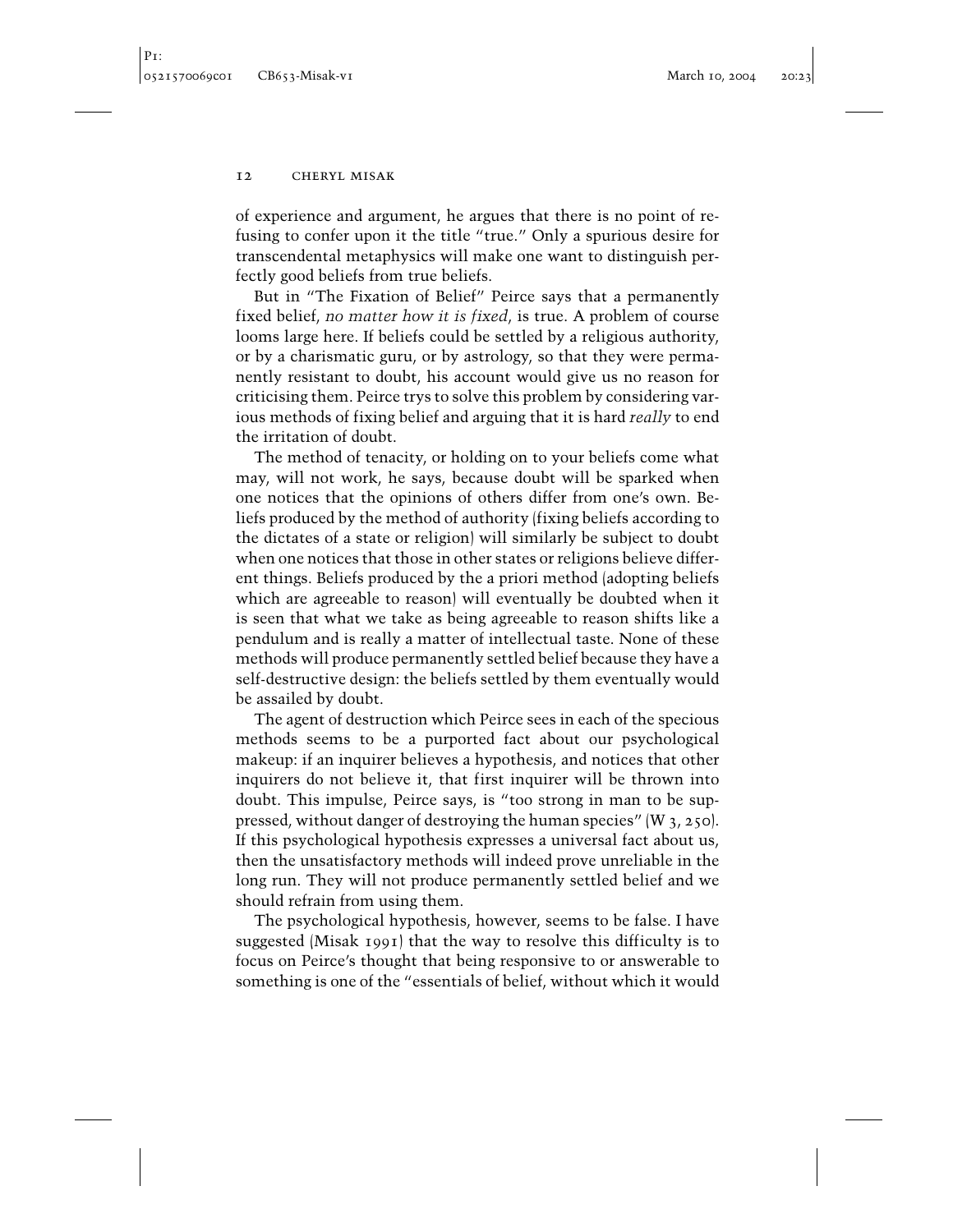not *be* belief" (MS 673, p. 11). The aim of inquiry is to get beliefs which are not merely fixed, but fixed in such a way that they fit with and respond to the evidence. They must be, in Peirce's words, "caused by circumstances not extraneous to the facts." Wiggins offers us here a ground-breaking analysis of this thought of Peirce's and of how it need not lead to a uniformly causal picture.<sup>5</sup> The requirement can be met by all sorts of belief.

There are two other cornerstones to Peirce's theory of inquiry: critical commonsensism and fallibilism. Critical commonsensism is a position about how we ought to regard those beliefs which are settled. It holds that there are many things which inquirers do not doubt and that inquiry must start with a background of beliefs which are not doubted. A body of settled belief is presupposed for the operation of inquiry in that there has to be something settled for surprise to stir up.

This doctrine arose as Peirce's response to his conception of Descartes' project – a systematic attempt to bring into doubt all hypotheses about which error is conceivable. Peirce argued that such doubts would be "paper" doubts. They are not genuine and they cannot motivate inquiry. The mere possibility of being mistaken with respect to what one believes is never a reason to revise those beliefs. Any of our beliefs might be false, but it would be absurd to doubt them all because of this. If we did, we would not possess a body of stable belief by which to judge new evidence and hypotheses, and hence, we would block the path of inquiry. We can doubt one belief and inquire, but we cannot doubt all of our beliefs and inquire. Peirce's point against Descartes is that if we were to set the requirements on knowledge as high as Descartes does, we would have nothing left to go on:

... there is but one state of mind from which you can "set out," namely, the very state of mind in which you actually find yourself at the time you do "set out" – a state in which you are laden with an immense mass of cognition already formed, of which you cannot divest yourself if you would ... Do you call it doubting to write down on a piece of paper that you doubt? If so, doubt has nothing to do with any serious business. (CP 5.416)

So Peirce is not concerned with sceptical questions about foundations for certainty and his arguments are not addressed to those who are.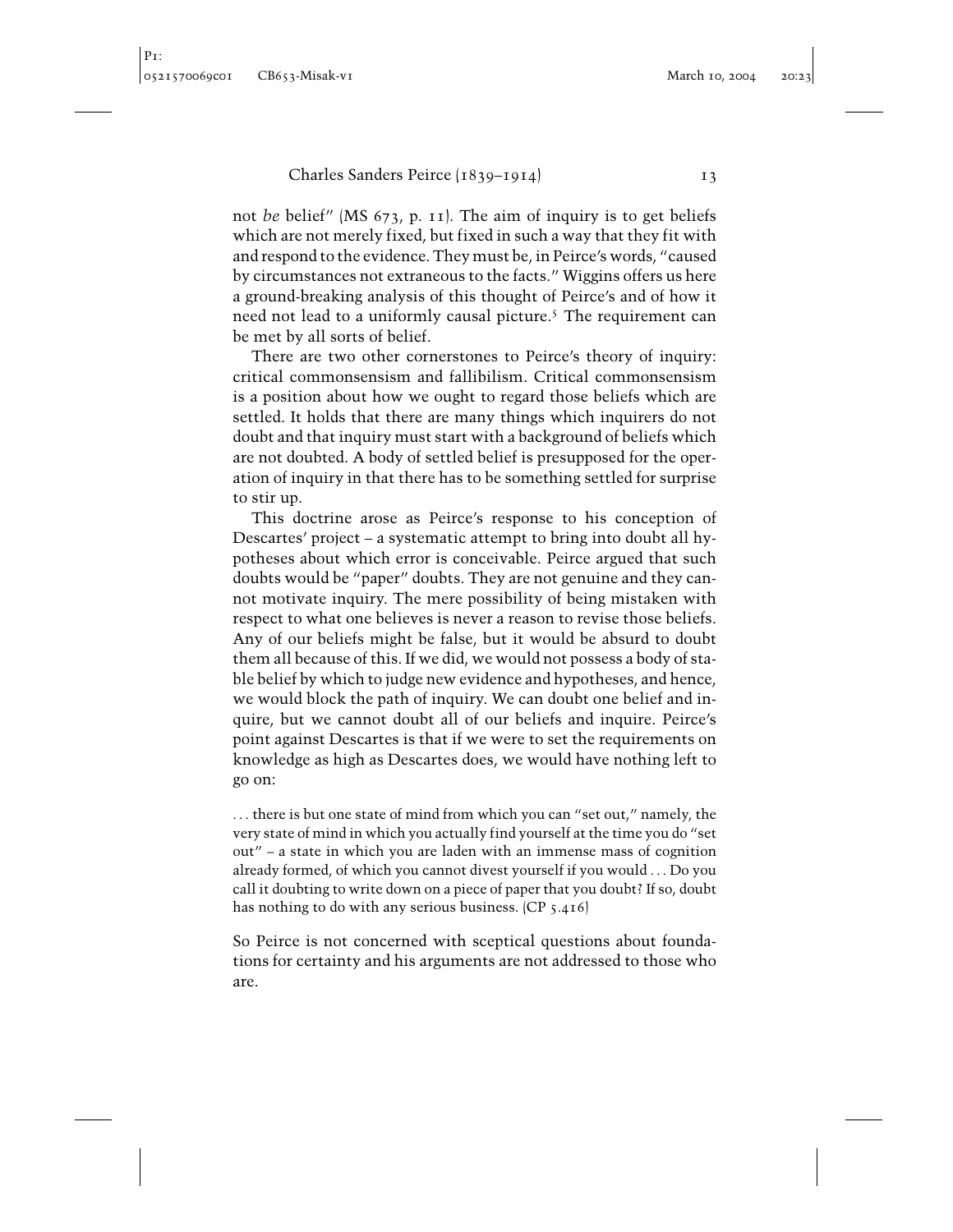But he is also a "contrite fallibilist," holding that all our beliefs can be doubted; that is, that none of them are certain. There is a tension here: how can it be that all our beliefs are fallible, or subject to doubt, but nevertheless, some of our beliefs must not be doubted if inquiry is to be possible?

Peirce's reconciliation of fallibilism with critical commonsensism is made in terms of his notion of truth. He thinks that many of our beliefs are indeed those which would survive inquiry, but since we cannot know for any given belief whether or not *it* would be indefeasible, we cannot know that it is true. That is, we do not know if the antecedent of this subjunctive conditional is fulfilled: "if inquiry were pursued as far as it could fruitfully go, then *P* would be believed." Inquiry may or may not have been pursued far enough with respect to *P*, and so we cannot have certainty with respect to any belief.

But the uncertainty or fallibility that in principle accompanies every one of our beliefs does not mean that we should doubt our settled beliefs. "Practically speaking," he says, many things are "substantially certain" (CP 1.152); we do not doubt them. While "it is possible that twice two is not four ... it would be difficult to imagine a greater folly than to attach any serious importance to such a doubt" (CP 7.108).

"Substantial certainty," however, is different from the "absolute certainty" which would result from knowing that we have permanently settled belief. We may have this settled opinion about many questions, but we must not infer that we "perfectly know when we know." Again, we cannot know that any given hypothesis is permanently settled upon or true – we cannot have absolute certainty. Nevertheless, in every state of intellectual development and information, there are things that seem to us sure "so that even though we tell ourselves that we are not sure, we cannot clearly see how we fail of being so" (CP 4.64). Practically, we must treat some hypotheses as certain. Settled beliefs must be regarded as infallible, in the sense that the inquirer does not doubt them for the purposes of inquiry; science has "established truths" to be used as premisses in further deliberation (CP 1.635). In this sense, we do not doubt what we believe, but in another sense, each of our beliefs can, or could, be doubted.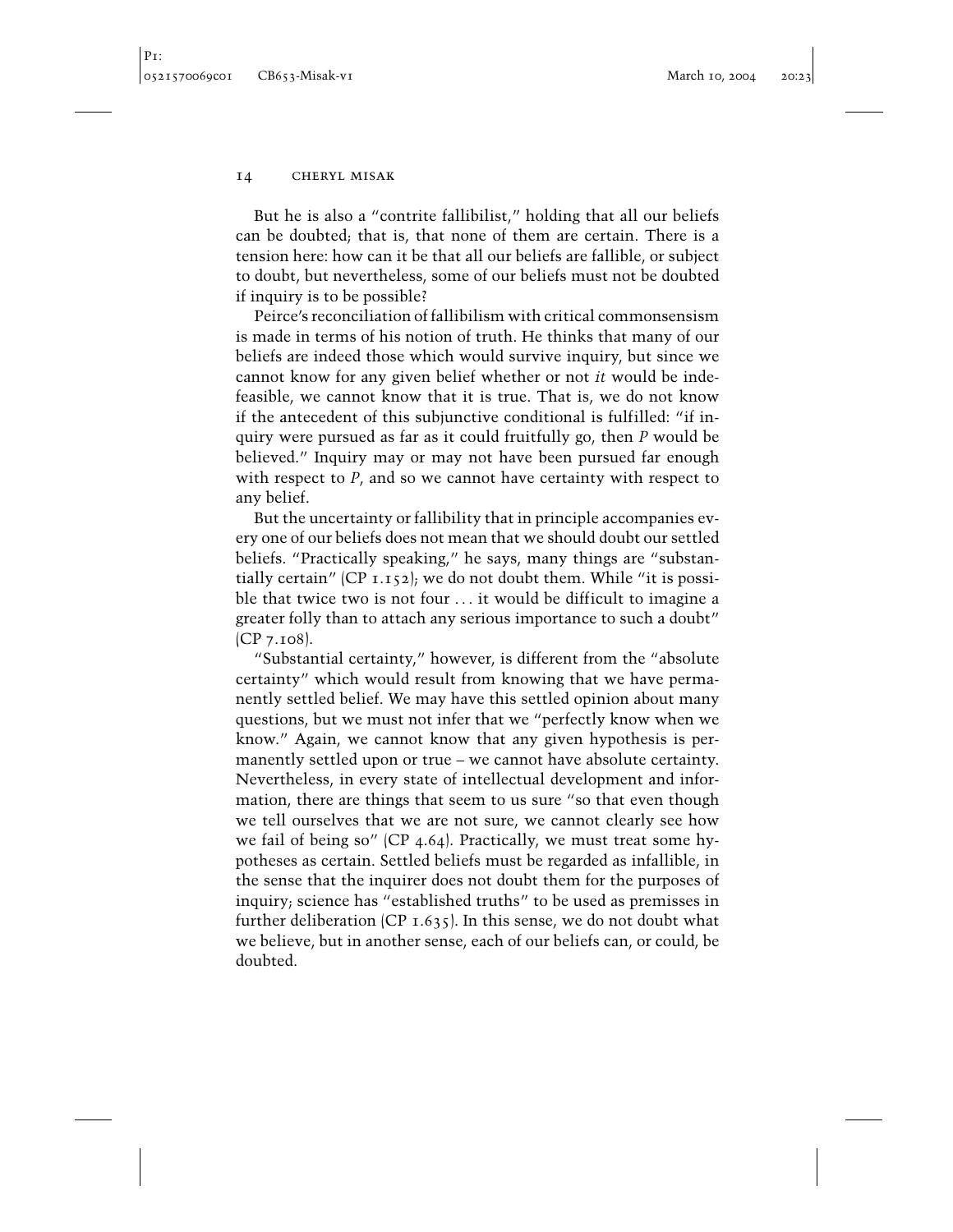Charles Sanders Peirce (1839–1914) 15

Peirce's theory of inquiry provides the key to understanding his view of the growth of knowledge and the progress of science. His position anticipates Neurath's metaphor of building a boat at sea, replacing defective planks one by one. Science, Peirce says,

is not standing upon the bedrock of fact. It is walking upon a bog, and can only say, this ground seems to hold for the present. Here I will stay till it begins to give way.  $(CP_5.589)$ 

Accepted hypotheses and theories are stable until they are upset by experience. They are as good as they can be, given the state of evidence, technology, argument, etc. Knowledge is rebuilt bit by bit when experience forces inquirers to revise their beliefs. We have some reason to believe that we are advancing or getting closer to the truth, for the new beliefs will get along with experience better than the old ones. True beliefs are those which would, in the end, get along with experience and one explanation of our beliefs achieving more and more fit with experience is that a good number of them are true. A good number of them would be permanently doubt-resistant.

But Peirce's picture is not one of placing indubitable building blocks upon each other as we progress toward the truth. Rather, the picture is one of doubt (recalcitrant experience) forcing us to inquire until we reach another tentative doubt-resistant belief. The ground upon which inquiry walks is tenuous and it is only the danger of losing our footing that makes us go forward. Doubt and uncertainty provide the motive for inquiry. All our beliefs are fallible and when someone accepts a belief, she does so with the knowledge that it might very well succumb to the surprise of further experience. But if she knows that the belief is the result of a method which takes experience seriously, then she is warranted in accepting it, asserting it, and acting upon it.

In addition, Peirce's theory of inquiry invokes two regulative hopes: assumptions, such that, without making them, the participants in a practice could make no sense of that practice. We must, Peirce says, hope or assume that the community will continue indefinitely and we must hope that there would be, if inquiry were pursued far enough, a final settled answer to "the particular questions with which our inquiries are busied" (CP 6.610). We must hope, that is,